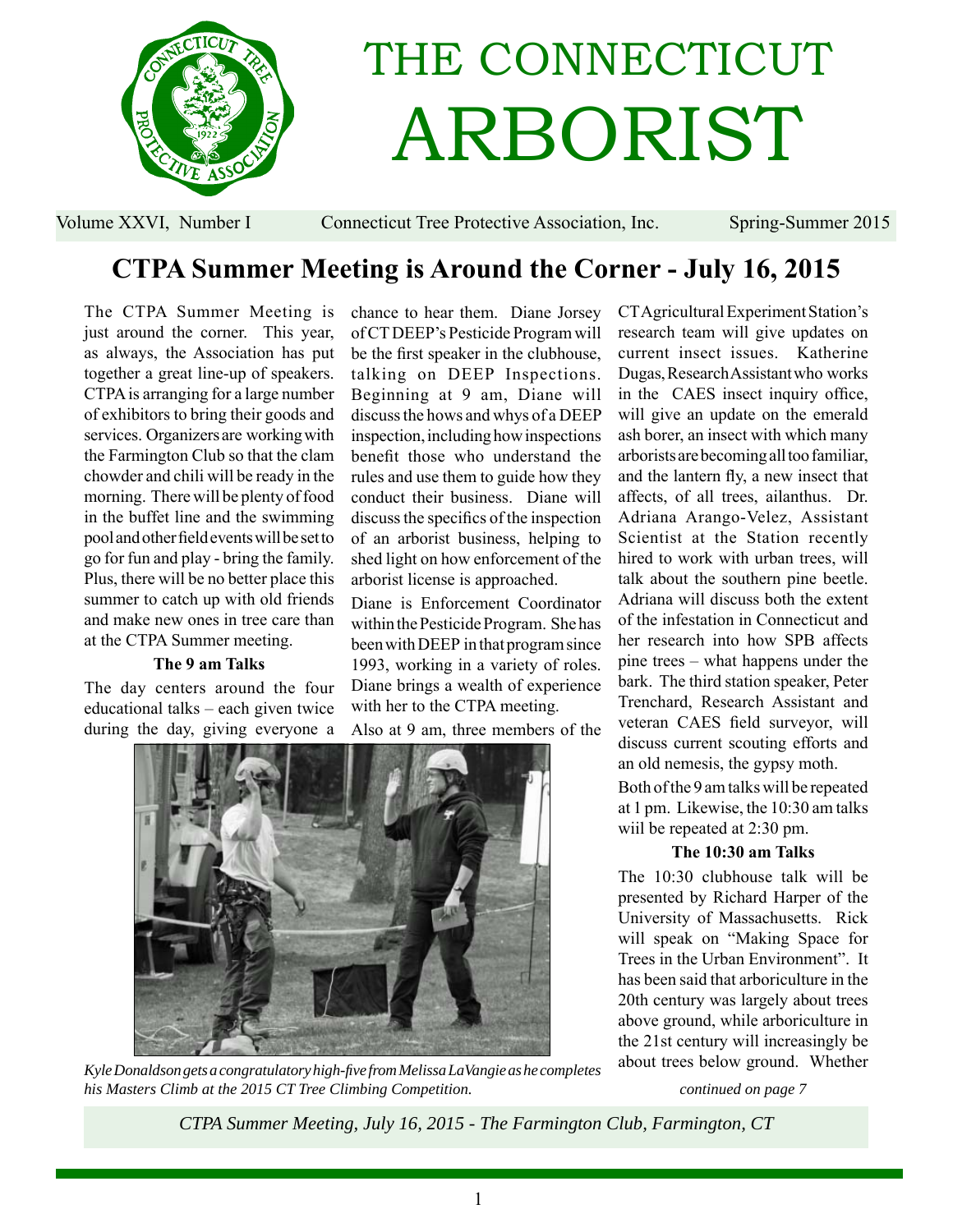## **Cycles to Failure - an Important Concept in Equipment Safety** *by Emmett Shutts, Shutts Tree Care*

What is your current procedure for inspecting your ropes and gear? Is it documented? If you don't have an inspection procedure and you have old, glazed-over, nicked ropes in your truck, now may be the time to buy some new gear. As you use this new gear, keep a journal of how the rope was used. This way you can track the history of your equipment and know if it is coming to the end of its safe and useful life.

Arboriculture is demanding work for even the toughest ropes and

**CONNECTICUT TREE PROTECTIVE ASSOCIATION** PO Box 1946

Wallingford, CT 06492 203-484-2512

#### **PRESIDENT** Rich Mitchell

 **VICE PRESIDENT** Charlie Iselin

**SECRETARY - TREASURER** Bud Neal

**EXECUTIVE SECRETARY** Cathy Dvorsky Rita Smith

#### **DIRECTORS**

Pat Flynn Chris Donnelly Dr. Claire Rutledge Karl Reichle Allan Fenner Patrick Parker Ken Bullard

*We advance the care of Connecticut's trees.*

Newsletter Staff and Editor Chris Donnelly

*The Connecticut Arborist* is an official publication of the Connecticut Tree Protective Association

CTPA's Web Site - www.CTPA.org

equipment. All ropes and equipment need to conform to the ANSI Z133 standards. They must also be recommended by the manufacturer for use in arboriculture. Even under proper use, equipment tends to wear. Tough use can lead to damage and a shortening of the equipment's life.

Before every use, ropes and equipment must be inspected for damage such as cuts, abrasion and deterioration. Even if a piece of equipment is not showing physical signs of wear, that does not mean the rope has not been weakened by something called cycles to failure. **Cycles to failure** is the number of times a rope can be loaded before it

will break. To better understand how the concept of number of cycles to failure works, you should be familiar with three other terms.

• **MBS (Minimum Breaking Strength)** - MBS is the minimum suspended load that will break the rope (this does not factor in additional forces from shock loading).

• **SWL (Safe Working Load)** - SWL is the most force you can put on a rope and still be safe. To be properly determined, SWL includes the dynamic load. For instance, SWL includes the weight of a piece of wood plus the added force from momentum as the wood is being rigged.

• **SF (Safety Factor)** - SF is a ratio of your MBS compared to your SWL. With a 10:1 safety factor, your MBS will be 10 times your SWL.

As an example, at a SF of 10:1, a rope with a MBS of 30,000 lbs will have a SWL of 3,000 lbs. If your rope manufacturer has a recommended safety factor that differs from this, then the ratio of MBS to SWL is different. Do not assume, from a constant MBS, that the SWL will the same.

Now, to go back to cycles to failure. The basic idea behind cycles to failure is that the effects of loading are cumulative. Every time you use a rope it is no longer as strong as it was before. Also, a rope only needs to fail once to be a disaster.

To see how the number of cycles to failure can influence your safety, consider an arborist who has a rigging line with a MBS of 10,000 lbs. The arborist may be able to load the rope only a few times with a SF of 1:1, as any one of those one loads of 10,000 lbs could break the rope. If he or she increases the SF to 5:1 (decreases the load to 2,000 lbs) he or she may be able to cycle the rope hundreds of times before it breaks. By increasing the SF to 10:1 (1,000 lbs load) the arborist may be able to cycle the rope thousands of times before failure.

Shock loading a rope greatly increases the load and reduces the strength of the rope. In certain rigging applications maintaining even a 3:1 SF can be difficult. Consider this the next time you are using a rope. Think about how you are using it and how quickly you may be reducing the strength of your rope.

Not only rigging lines wear out. Climbing lines are constantly cycling with the weight of the climber. Additionally, metal components of rigging and climbing systems also wear out over time. Even a synthetic rope rubbing a metal connector can slowly reduce the thickness of the metal.

All metal connectors should be inspected daily and replaced at the manufacturer's suggested time.

This article is only meant to be a quick introduction into the idea of cycles to failure. When integrating these ideas into your daily operations you need to factor in other circumstances that increase the likelihood of your rope breaking. This would include sharp bends in your rope that may come from pulleys or even the knots tied in the rope.

*continued on page 4*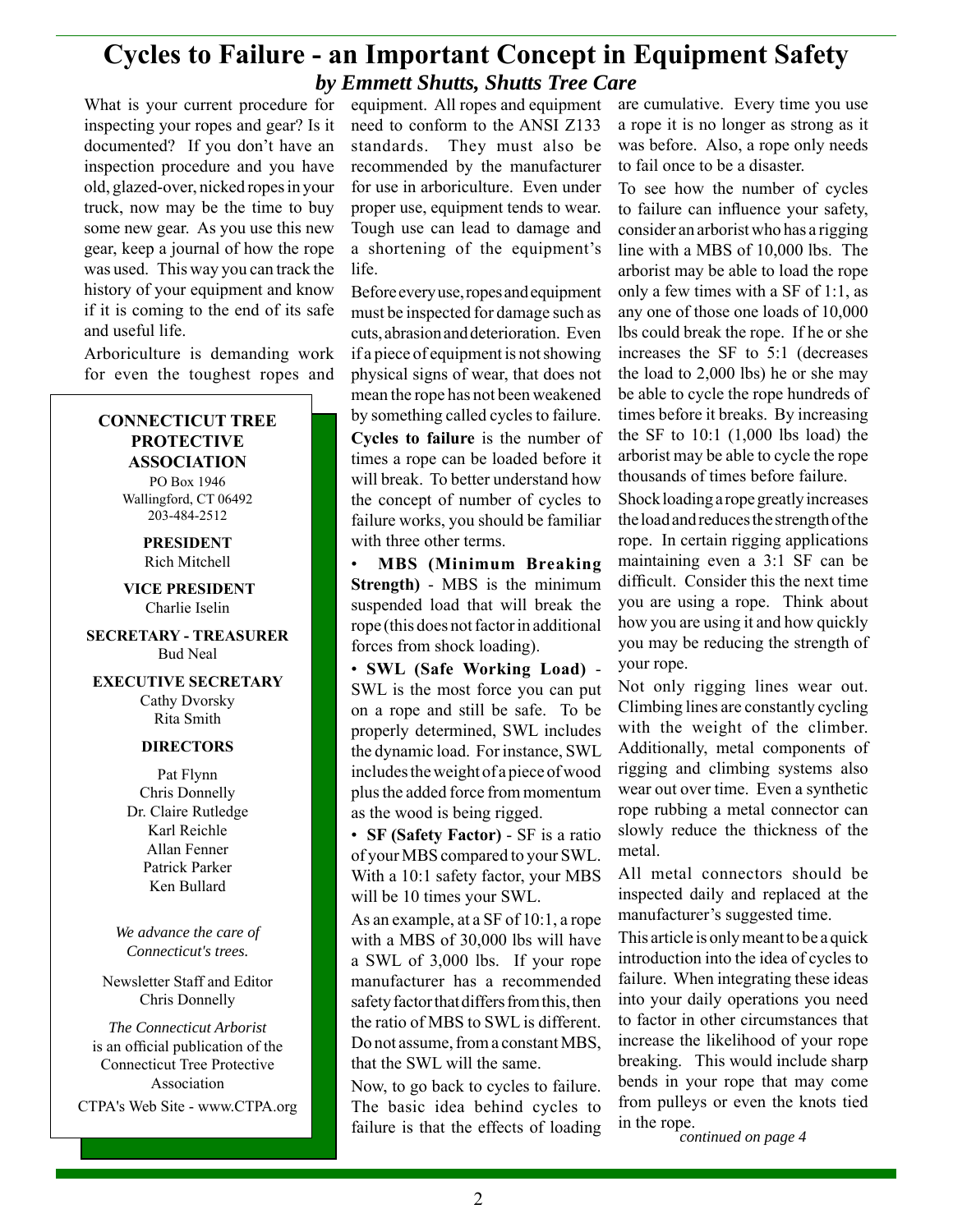## **Connecticut Tree Climbing Competition 2015**

The Connecticut Tree Climbing Competition (CTCC) was held this year on May 2 at Ballantine Park in Southbury. Again, an enthusiastic audience turned out in a truly pleasant Connecticut park to learn more about professional tree climbing and to cheer on friends, family and coworkers. As in previous years, much of the day was about sharing – climbers sharing tips and encouragement with one another, volunteers sharing their time and sponsors giving some much-appreciated support. All around, it was a very good day.

Although, this year, there was more than the average touch of drama in the competition. The event was not decided and the winner known until the last few seconds of the Masters Challenge. For those watching, this year's CTCC was a nail-biter.

Twenty-one competitors took part. Unfortunately, no women signed up, so this year it was a men's-only event. Still, the range of talent and effort, as competitors gave it the best they had, made the event compelling. In each of the five preliminary events, there were four different first place finishers. Yet another climber was the overall first place finisher, based on points, from the preliminaries. This breadth of excellence, event by event, added to the intrigue of the competion. Any of several competitors could win. After the preliminary rounds, using the point totals the judges selected the top four finishers to move on to the Masters Challenge. The four finalists, in order of ranking and in reverse climbing order in the Challenge, were:

- 1. Kyle Donaldson
- 2. Matt Reynolds
- 3. Dan Severino
- 4. Tim Reynolds

Tim climbed first and then Dan. The Masters Challenge is a time-limited event, in which each climber has 25 minutes to determine his work plan, set his lines, ascend into the tree, complete 4 work stations, descend out of the tree and remove all of his equipment from the tree. Go over time and you have to stop where you are.

Tim and Dan each climbed well, but Tim was disqualified for dropping a piece of equipment and Dan chose not to complete one of the work stations to avoid timing out.

Then Matt began his climb. It was clear from the start that Matt was on his game. He set his lines quickly and moved with agility throughout the tree, completing all four stations. The 5 judges are allowed to add bonus points and a glance at Matt's score sheet shows that the judges liked his climb. After a smooth descent to the ground, he began pulling his ropes out of the tree, wrapping up a good climb, maybe even the winning climb.

That is, until he began to pull his last line out of the tree. Throughout the event, spectators had been calling out advice and encouragement. As Matt pulled on one end



*A climber during the work climb preliminary event, trying to reach the bell without dipping the branch.*

of his static line and the far end rose to about 16 feet in the air, a voice could be clearly heard calling out, "you are pulling the wrong end!" Sure enough, due to the floating anchor Matt had used on this line, this last piece of equipment got lodged in the tree. As a consequence, Matt received an automatic 20 point deduction.

Which left it up to Kyle. Kyle, too, set his lines and got right into the tree, moving ably from station to station until he had completed all four. While maybe not as fluid as Matt, and so not earning as many bonus points, Kyle moved through the tree with a great deal of command and competence. Now, if he could only descend cleanly and get all of his equipment out of the tree.

Kyle stuck the landing. He began the systematic removal of his lines. Because of Matt's point deduction, all in attendance knew that all Kyle had to do was remove his last rope and he had won the competition. As he gave a last yank to clear the rope over the limb, the improbable, even unbelievable, happened – the end of the rope wrapped around itself, tangled, and got stuck in the tree.

What followed was more than a full minute of tantalizing agony. All that Kyle could do was pull on the rope, shake it, send waves up the line, all in an effort to free it. All to no avail until, with seconds left, Kyle gave it one more pull and then, gently, as if there had never been a problem, the tangle released itself and the line fell to the ground. And, with that, Kyle Donaldson was the 2015 Connecticut Tree Climbing Champion.



*Winners all - Kyle Donaldson, Tim Reynolds, Matt Reynolds, Russell Plumb, Bud Neal, Allan Fenner, Dan Severino, Kyle McCabe. Full results are on the CTPA web site.*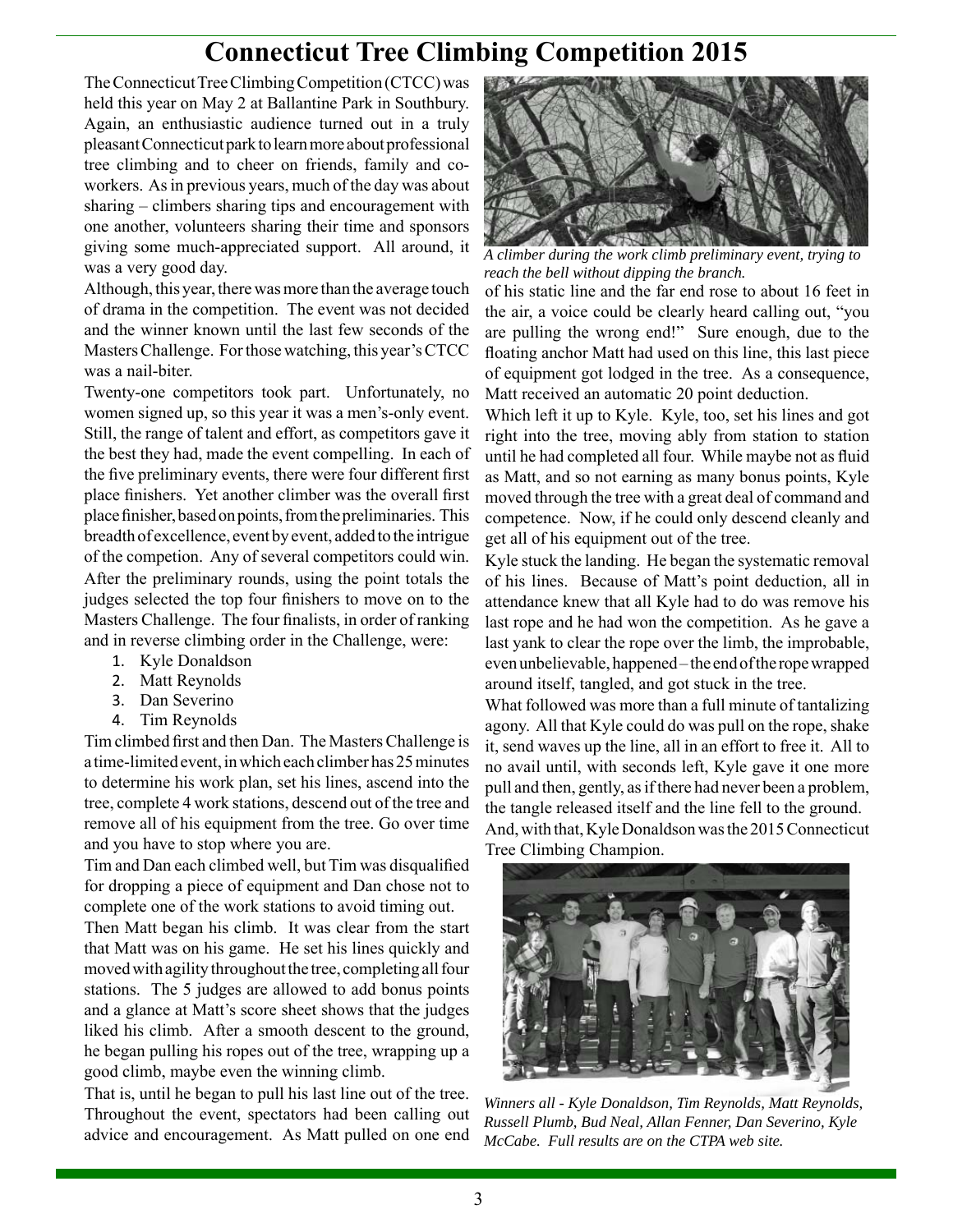## **Southern Pine Beetle & Cynipid Gall Wasp: Two New Players**  *by V. L. Smith, Deputy State Entomologist, CAES*

**Southern Pine Beetle.** The southern pine beetle, *Dendroctonus frontalis* Zimmerman, (SPB) is one of the most destructive insect pests of pines. Its range covers the southeastern US from Pennsylvania and New Jersey to Texas and from Arizona and New Mexico through Mexico and south to Nicaragua. The insect is a small, brown to black beetle, only about 2 to 4 mm in length at maturity (more or less around  $1/8<sup>th</sup>$  of an inch). Its host range includes loblolly, shortleaf, pitch, pond, and Virginia pines in the southeast US and *Pinus oocarpus* and *P. caribaea* in Mexico and Central America. It may infest all pine species during outbreaks, when even marginal hosts such as spruce and hemlock may be infested and killed.

Female beetles initiate the attack, by boring through the bark, usually in bark crevices, into the cambial layer. Initially, the tree produces copious quantities of resin, and the beetles may be expelled from the tree, or "pitched out". The male and female may work cooperatively to clear way the resin and enter the bark. As a result, trees attacked by SPB are characterized by pitch tubes in the bark crevices, which, depending on the tree species, may be white or yellow and resemble popcorn, or may be reddish.

Beneath the bark, females construct S-shaped egg galleries in the cambium. Damage to the cambial layer contributes to the flagging and discoloration of the crown seen in affected trees. The galleries may be packed with chewed wood and frass by the males. The beetles occasionally bore ventilation or emergence holes directly to the bark surface. Newly-hatched larvae tunnel their way from

#### **Cycles to Failure** *(continued)*

Remember, there are many different ways to reduce negative impacts on your ropes including reducing friction, adding more rope into your system, using more dynamic rope and cutting the wood into smaller pieces when rigging. Professionals, like our friends at Arbormaster, are your best resource to learn more about these techniques. As you integrate this into your work, have fun climbing, be creative with your rigging, but most important - Be Safe!

Symptoms of Southern Pine Beetle Attack During Three Stages

| <b>Tree Stage</b>                              | Symptom                                                                  |                                  |                               |                                                           |                                                      |
|------------------------------------------------|--------------------------------------------------------------------------|----------------------------------|-------------------------------|-----------------------------------------------------------|------------------------------------------------------|
|                                                | Foliage                                                                  | <b>Pitch Tubes</b>               | Bark                          | <b>Exit Holes</b>                                         | Ambrosia<br><b>Beetle Dust</b>                       |
| Freshly<br><b>Infested</b>                     | Green                                                                    | Soft, white,<br>light pink       | Tight, hard to<br>remove      | None                                                      | None                                                 |
| <b>Infested</b><br>with<br>Developing<br>Brood | Green trees<br>with larvae:<br>fade to vellow<br>before brood<br>emerges | White.<br>hardened               | Loose, peels<br>easily        | Few. associated<br>with attacking<br>adult<br>reemergence | White.<br>localized areas<br>around base of<br>trees |
| Vacated,<br><b>Dead Tree</b>                   | Red. needles<br>falling                                                  | Hard, yellow,<br>crumbles easily | Very loose.<br>easily removed | Numerous                                                  | Abundant at<br>base of trees                         |

the gallery into the inner bark. After pupation, adults chew small round exit holes, creating an appearance of shotgun holes on the surface. In addition to the damage caused by impacts to the cambium, beetles also may inoculate pines with blue stain fungi, which penetrate the sapwood. The girdling of the tree from gallery construction combined with the infection by the blue stain fungi lead to rapid tree decline and death. After death, trees are often further colonized by ambrosia beetles. Chewing by the ambrosia beetles creates heaps of wood dust around the base of the trees. At this stage, the bark is very loose and peels away easily.

The most recent hazard map published by the US Forest Service indicated that the area most threatened by SPB is from the southern Appalachian Mountains in South Carolina and north Georgia, to eastern Texas. However, in September 2014, park personnel and citizens visiting parks on New York's Long Island south shore noticed stressed, dying pitch pine in three locations. Trees exhibited symptom and signs typical of infestation by SPB, and the identity of the beetle was later confirmed. How and when the insect arrived on Long Island is unknown. It is puzzzling as to what would have favored this infestation, as Long Island is so far out of the area identified by the US Forest Service as vulnerable to attack. It has been reported in scientific literature that cold winter temperatures kill many of the larvae. Time will tell if the extreme cold of winter 2014-2015 has had a similar effect on the SPB on Long Island.

In March 2015, a red pine stand in New Haven County was examined for presence of SPB. The trees had been exhibiting signs of decline, including reddish foliage and flaking bark. Tell-tale white pitch tubes were observed on some of these trees. The trees were examined and found to be infested with SPB. After confirmation of the finding, southern Connecticut was added to the list of areas where SPB may be found. On Long Island, pitch pine seems to be the favored host. This species of tree is only found sporadically in areas along the CT shoreline. As on Long Island, the extreme cold of the past winter in Connecticut may affect the survival of the insect. These first trees known to be infested in Connecticut were removed and traps deployed to detect any residual population of SPB.

Since the initial detection in New Haven County, SPB has been found in Hartford, Litchfield, Middlesex, and New London Counties, essentially *continued on page 5*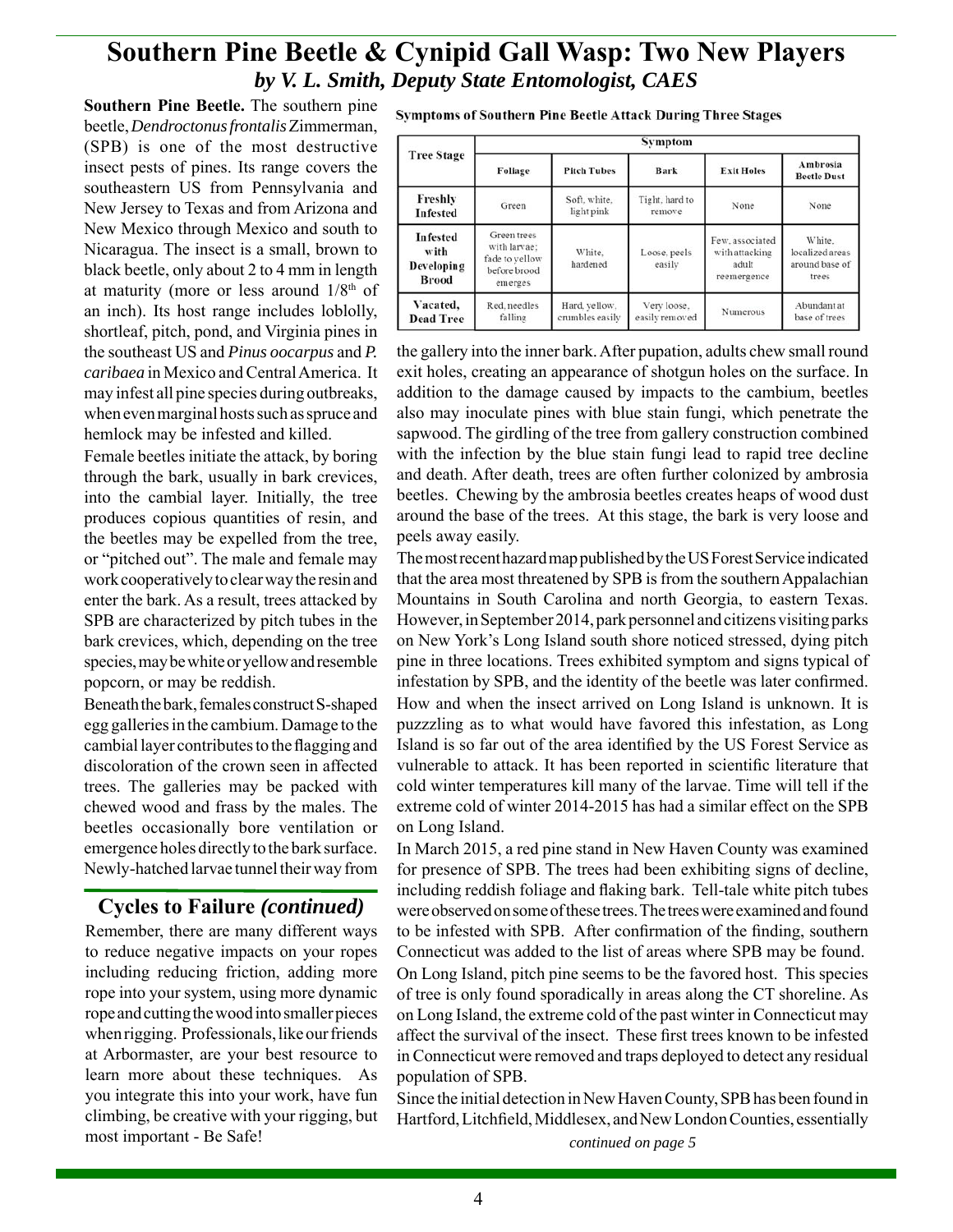## **Southern Pine Beetle & Cynipid Gall Wasp** *(continued)*



*DEEP sawyer Carl Arsenault with an infested red pine at Wharton Brook State Park in Wallingford. Note the staining from the beetles in the sapwood.*

wherever there are concentrations of susceptible trees. The beetle has been detected on conifers other than hard pines, such as spruce and soft pines. Given this widespread geographic distribution and range of hosts, it is likely that SPB has been present in Connecticut for some years. As the months of January, February, and March 2015 were together the coldest quarter on record, we should soon know if the deep cold has an adverse effect on the population.

There are currently no specific quarantines surrounding SPB, either on the state or national level. However, all conifer nursery stock is now being inspected and certified as pest-free prior to being exported from Connecticut. It is unlikely that nursery stock is, or will be, a pathway for long-distance dissemination of SPB.

In addition, the species that are affected by SPB are not favored for use as firewood. Conifers produce a hot, rapid, sooty fire that does not lead to long-lasting coals. Although firewood is generally not considered a pathway for SPB, hardwood firewood continues to have the potential to be a pathway for many other harmful invasive species, including insects and diseases. Long-distance transport of firewood should be avoided unless the wood is treated prior to transport.

In the landscape, losses due to SPB may be managed or reduced. Infestations often start on stressed and injured trees. Cultural practices that promote tree health will reduce the frequency and severity of infestations. Regular inspections, appropriate fertilization, and proper mulching and watering are recommended, as is frequent scouting for the signs of infestation. Pitch tubes, running pitch or sap, dust from the boring activity of the insects, and small, pinpoint holes in the bark are all signs of possible infestation.

Trees damaged by lightning, construction, or other stresses

tend to attract bark beetles, including SPB. If possible, damaged trees should be removed from the landscape, to prevent the establishment and build-up of beetle populations. Large populations in weakened trees can spread to healthy trees that normally would resist attack. Bark treatments of permethrin or bifenthrin may be used prior to beetle attack on high-value trees. Applications should begin in early spring, prior to adult beetle activity. Follow all label recommendations as to rate and timing of applications.

As with all insect pests or tree diseases, please feel free to contact the Experiment Station should you suspect that a tree is infested. Send digital photographs to CAES. StateEntomologist@ct.gov. Please include your contact information, and any other information, such as location, species, and age of the planting. We will attempt to address your inquiry as soon as possible.

**Cynipid Gall Wasp**. Recently arborists and other tree and landscape professionals on Cape Cod have observed, on black and scarlet oaks, twig and branch dieback, epicormic sprouting and eventual crown dieback. The damage was initially attributed to salt water from hurricanes, ice damage, drought stress, winter moth feeding or a combination of these factors. Trees declined rapidly, dying within two to three years of onset of symptoms. Residents were often quick to remove them, eliminating the threat to their property but also the opportunity to study and learn more about the cause of the death of these trees.

However, as trees continued to die, arborists contacted University of Massachusetts extension personnel for advice, who determined that the oak-killing culprit was the Cynipid gall wasp, *Callirhytis ceropteroides*.

Frequently tree-killing insects are exotic, a species imported from another geographic locale, for which our native trees have no resistance. This gall wasp, however, is thought to be a native insect whose population occasionally explodes due to unknown reasons. Similar outbreaks have been observed on Long Island and on Martha's Vineyard, but these died out after two or three years due to natural predators or other factors, and did not cause significant tree death. Why this insect is presently causing measureable damage and tree death is unknown.

*continued on page 8* Following a trip to observe gall wasp infestation on Cape Cod in October 2014, inspectors from the Experiment Station went to coastal areas known to host scarlet and black oaks, specifically southeastern New London County. We inspected trees in the vicinity of Beebe Pond, near Mystic, and at Bluff Point State Park, in Groton. At both locations, we found black oaks with twig galls typical of those caused by the gall wasp. The galls are located on the current season growth, at the terminals of the branches,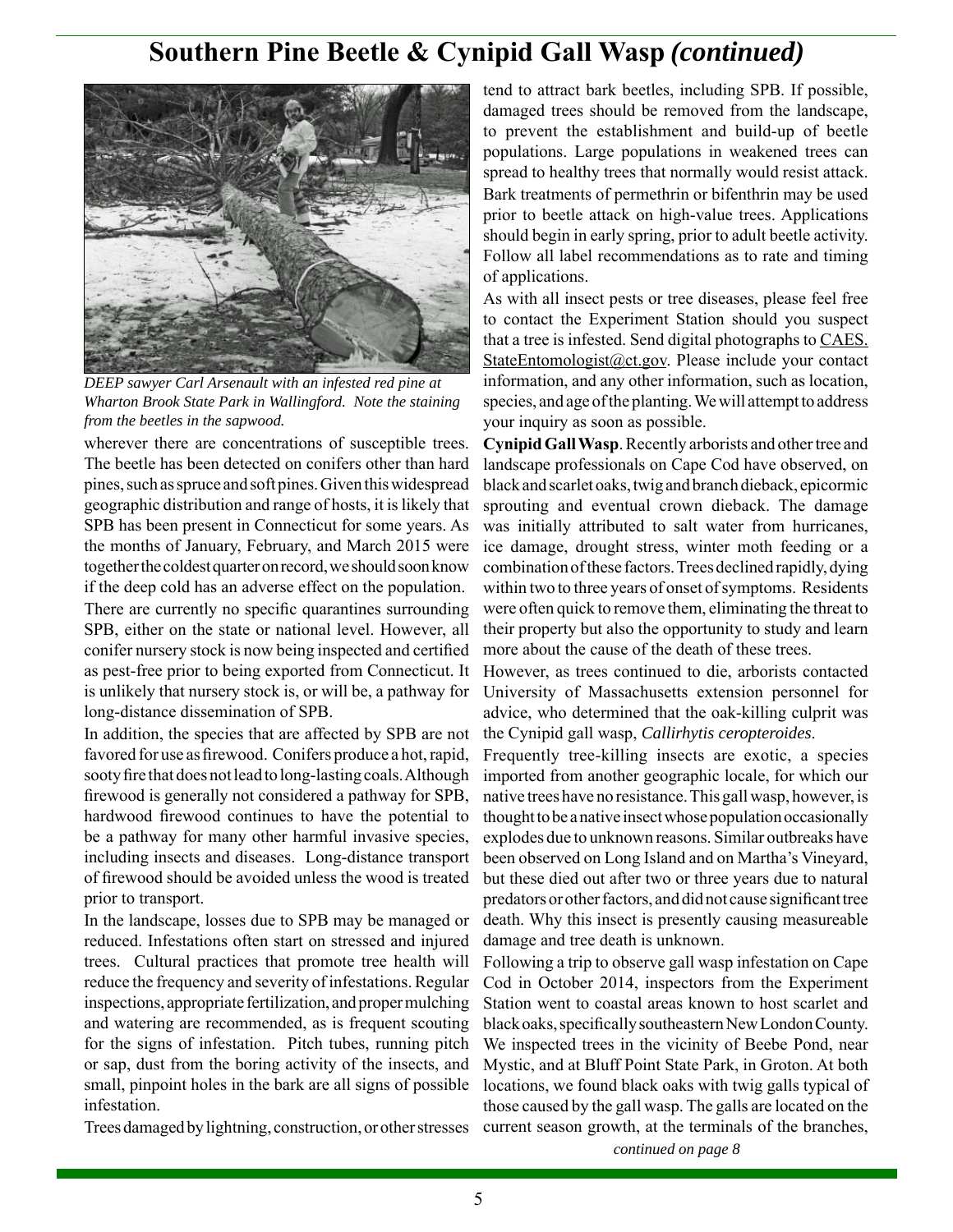## **The Connecticut Envirothon - CTPA Helps Out**



*Arborist John Hass and CTPA Board Member Karl Reichle take a moment during the judging of the Envirothon teams. (Photo from www.ctenvirothon.org)*

The CT Envirothon, affiliated with the international Envirothon competition, is a state-wide program that encourages environmental education by organizing high school students into teams and challenging them to learn more about current environmental issues. Envirothon teams are much like a chess club or a cross-country team, with students setting for themselves the goal of reaching the state championship. Each year. students spend close to a full academic year preparing themselves in four environmental areas – forestry, soils and land use, aquatic ecology, and wildlife. In addition, each year, there is a separate 'current issue' selected. The current issue for this year is urban forestry.

This year, CTPA helped out with the Envirothon. In the forestry training session, held in October, arborists joined with foresters to help high school students prepare for the competition in May. Some 150 students from approximately 40 high schools turned out at Sessions Woods in Burlington for the all-day event. The organizers combined indoor presentations with outdoor training, so that the students could hear, see and feel what goes into the practice of both traditional and urban forestry.

In the outdoor sessions, the students were broken up into smaller groups and a traditional forester was paired up with either a tree warden or an arborist. That way, students benefited from receiving both perspectives regarding trees. The arborists were recruited through CTPA, with about a half dozen arborists and tree wardens taking part. This approach was as big of a hit with the volunteer professionals as it was with the students. The professionals enjoyed the interaction and also the insight that came from the side-by-side comparison of viewpoints from related disciplines. While a forester might look at a tree and focus on its 'metrics' – dbh, height to first limb, number

of potential logs - the arborists and tree wardens tended to focus on the condition of the tree, including insects and diseases but also potential hazards posed by that tree.

By the end of the day, the students left energized – eager to tackle the studying they would need to do to score well in the forestry portion of the competition. Each team was also presented with an urban forestry scenario to report on during the state competition. The scenario required the students to visit a park of their choosing in their town and answer questions regarding the condition of the existing trees, possible trees to plant and the benefits to be expected from those trees.

Finally, on May 21, the day of the competition arrived. Some 43 teams from 28 high schools ultimately competed, in a daylong event held at the Connecticut College Arboretum in New London. For the students, the months of preparation paid off, with Cochinchaug High School from Durham taking first place and two teams from Housatonic Valley High School taking second and third place.

The spring competition also saw arborists who helped with the fall training return as judges and assistants. Caught up in the enthusiasm of the challenge, they wanted to come back and see the event through to the end.

Planning is already underway for next year's training and competition, during which the current issue will be invasive plants and insects. More details are available on the CT Envirothon website – www.ctenvirothon.org.



*Windsor Tree Warden Jim Govoni explains to a group of high school students and teachers how a tree warden looks at a tree. Jim worked with a forester from the MDC water district.*

**Help Wanted** - it is time to begin a transition with the Connecticut Arborist News. Anyone who might be interested in helping out with this newsletter, please contact Chris Donnelly through the CTPA office.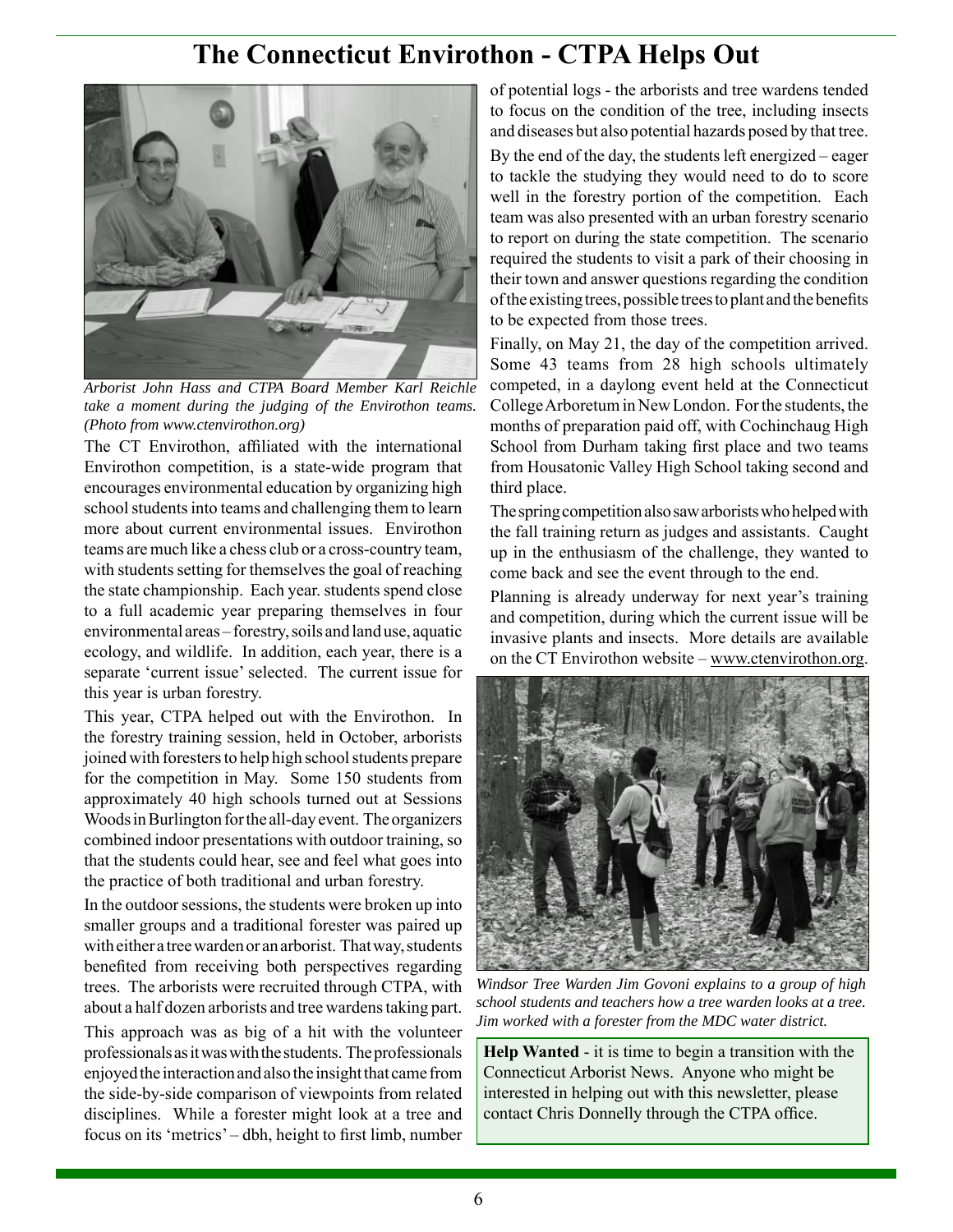## **CTPA Summer Meeting** *(continued)*

or not that proves to be true, trees in urban spaces and in areas with extensive soil disturbance often suffer the consequences of limited root space and other below ground restrictions. This talk will discuss ways to "make space" and to improve the root environment in order to improve the growth and vigor of these trees.

Rick is an Extension Assistant Professor of Urban and Community Forestry in the UMass Department of Environmental Conservation. He is an ISA-certified Master Arborist and CT-licensed Arborist with more then 15 years combined experience in the green industry. Rick comes to UMass with an MS in Entomology and with previous experience with Cornell Cooperative Extension in Westchester County NY.

Also at 10:30 and 2:30, Tim Bushnell will give a talk entitled "Climber Exchange – Managing Friction". This presentation will discuss and demonstrate the latest devices for improved friction control for tree climbers. Actually two talks in one, the first part of Tim's talk will discuss mechanical friction devices and the pro's and con's for tree climbers of various mechanical ascenders and descenders. The second part of the talk will discuss increasing efficiency through the use of friction saving devices. This talk will be field based and will allow time for discussion, as well as demonstrations of the various devices and concepts to be covered in the talk.

Tim started in the tree care industry in 1985 and joined SherrillTree in 2002. He's been an ISA Certified Arborist since '92, and is a TCIA CTSP. Tim serves on the ANSI Z133 Committee, was head technician from 2005-2011 for ISA's International Tree Climbing Championship and has been certified by Petzl America as a Competent Person in regard to PPE (personal protective equipment). He brings with him an unparalleled passion for trees and safety.

#### **The Volts-Wagon**

In addition to these four educational program, Asplundh is again bringing its Volts-Wagon to the Summer Meeting. This very effective and informative educational vehicle has been a big hit each time it has been at a Summer Meeting. Asplundh's Electrical Hazard Mobile Training Trailer, as the Volts-Wagon is more formally called, is a mobile classroom that allows instructors from Asplundh to demonstrate just how powerful electricity can be, and why care and safety around "the silent killer" must be at the top of every tree worker's list of job responsibilities. The presentations are both dramatic and memorable – each participant will go away with a deeper appreciation of why electrical safety is so very important.

The Volts-Wagon presentations will be given at multiple times during the day, but those interested must sign-up in advance. A sign-up sheet will be available adjacent to

where the Volts-Wagon is parked (near the pavilion room).

Also at the Summer Meeting, Ken Palmer will be taking a different approach to the meeting's traditional tree skills competition, through an ArborMaster Skills Challenge. A limited number of participants will be given instruction by Ken in proper chain saw use and safety. Then, in the late morning, each instructee will be given an opportunity to show what she or he has learned by participating ni the Skills Challenge, where they will be scored in their use of a chain saw based on safety, efficiency and accuracy.

#### **The Exhibitors**

For some people, the Summer Meeting is all about the exhibitors – and they won't be disappointed. Once again, there will be two exhibit areas – the tent near the pool and the outdoor field. Under the tent, tables will be set up for vendors, service providers and association representatives to meet with attendees. This is a great chance to learn about the latest advances and products. It is also a great place to renew old acquaintances and make new ones.

The field gives exhibitors the opportunity to spread out. Large pieces of equipment, larger displays and product demonstrations will be found in the outdoor exhibit area. No discussion of the Summer Meeting is complete without mention of the food. There will be no slacking in this department either, as the Farmington Club looks to outdo itself once more. Attendees can look to leave feeling very full, educationally, socially and other ways as well. All can look forward to a very pleasant summer day.

People can register online at www.ctpa.org or by mailing back the flyer, with their payment. CT Arborists can earn 5.0 credit hours. Those with an Ornamental and Turf license can earn 3.75 credit hours. CT Forest Practitioners may earn 2.0 ceu's. ISA ceu's and TCIA CTSP credits will also be available.

See you at the Summer Meeting!